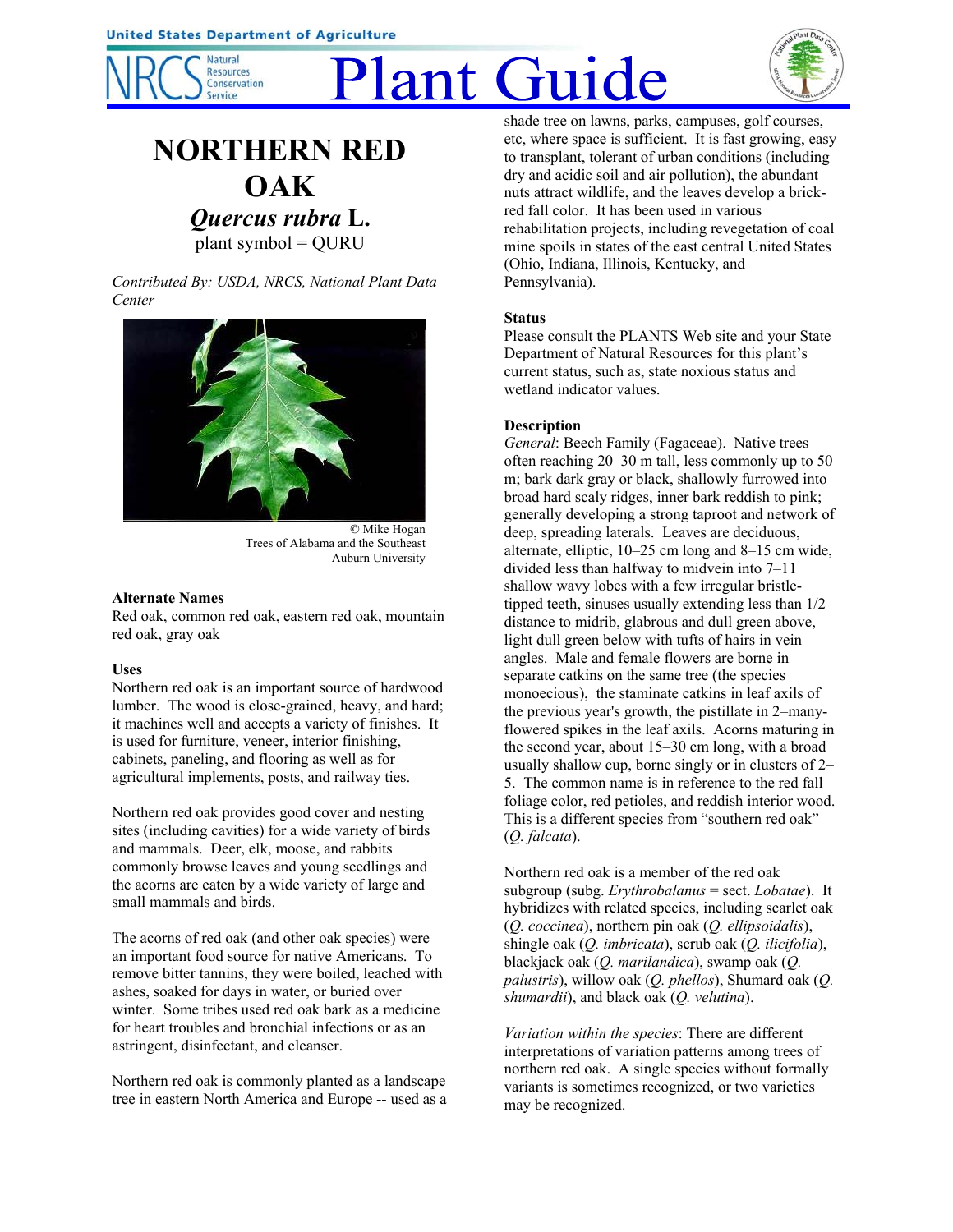*Quercus rubra* var. *ambigua* (A. Gray) Fernald SY= *Q. borealis* Michx. f. SY= *Q. rubra* var. *borealis* (Michx. f.) Farw.

*Quercus rubra* var. *rubra*

 SY= *Q. maxima* (Marsh.) Ashe SY= *Q. borealis* var. *maxima* (Marsh.) Ashe

Var. *rubra* has a shallow cup, to 3 cm wide, enclosing 1/4–1/5 of the nut. Var. *ambigua* has a deeper cup, to 2 cm wide, enclosing 1/3 of the nut. McDougal and Parks (1984, 1986) found evidence of correspondence between morphological types and flavonoid chemotypes but the evolutionary status and geographic distribution of these have not been worked out in detail.

#### **Distribution**

Northern red oak is widely distributed throughout much of the eastern United States and southeastern Canada. It grows from Quebec, Ontario, Nova Scotia, and New Brunswick southward to southwestern Georgia, Alabama, northern Mississippi, northern Arkansas, and eastern Oklahoma. Northern red oak extends westward through Minnesota and Iowa, south through eastern Nebraska and Kansas to eastern Oklahoma. It occurs locally in eastern and southwestern Louisiana and western Mississippi. For current distribution, please consult the Plant Profile page for this species on the PLANTS Web site.

#### **Establishment**

*Adaptation*: Northern red oak commonly grows on mesic slopes and well-drained uplands, less commonly on dry slopes or poorly drained uplands, at (0-) 150–1800 meters in elevation. It typically grows on lower and middle slopes, in coves, ravines, and on valley floors, most commonly on N- and Efacing slopes and on clay, loam, and sandy or gravelly soils. Best growth is in full sun and well drained, slightly acidic, sandy loam. It occurs as a dominant in many natural communities, including mixed mesophytic and pine-oak.

Northern red oak is intermediate in shade tolerance but generally unable to establish beneath its own canopy. Seedlings usually do not reach sapling or pole size unless gaps are created in the canopy. Northern red oak is often replaced by more shadetolerant species such as sugar maple and American basswood.

Flowering occurs in April–May, during or before leaf development, while fruiting (August–) September– October.

*General*: Northern red oak generally first bears fruit at about 20–25 years, although most trees do not produce acorns in abundance until 40–50 years. Good crops are produced every 2–5 years. In most years, birds, mammals, and insects commonly destroy up to 80% of the crop and nearly the entire crop can be eliminated in poor years. Seeds on the soil surface are particularly vulnerable to rodent predation, and germination frequencies are much higher when a layer of leaf litter covers acorns. Under natural conditions, acorns generally germinate in the spring after over-wintering breaks dormancy.

Germination and seedling establishment may be successful in full and partial shade, but early growth is reduced by shade, poor soil, and competing herbaceous vegetation. Seedlings in mature stands may be present in large number, but few survive more than a few years or grow to more than 15–20 cm in height. Under optimal conditions, northern red oak is fast growing and trees may live up to 500 years.

Seedlings, saplings, and small poles of northern red oak can sprout if cut or burned. Although young oaks typically stump sprout readily, older and larger individuals also may sprout.

#### **Management**

The tight, relatively thin bark of northern red oak makes the trees more susceptible to fire damage than in species of oak with rougher, corkier bark. Apart from immediate mortality, damaged basal cambial tissue permits the entry of insects and heart-rot decay that may ultimately kill the tree. Even so, northern red oak is adapted to periodic fire, which is integrally associated with oak forests. Older, larger individuals often survive fire and seedlings, saplings, and polesized individuals commonly sprout vigorously from the stumps or root collar after being top-killed by fire. Increased fire suppression has favored more shade-tolerant hardwoods and resulted in a decrease in oaks.

Acorns can maintain viability in controlled storage for up to 2–3 years. They should be stratified at 1-3° C for several months; those from northern populations require the longer period. Growth is best when sown as soon as ripe into permanent position or in an outdoor seedbed protected from predation. Cuttings obtained from young trees can be rooted if treated with hormones. Transplants of bare root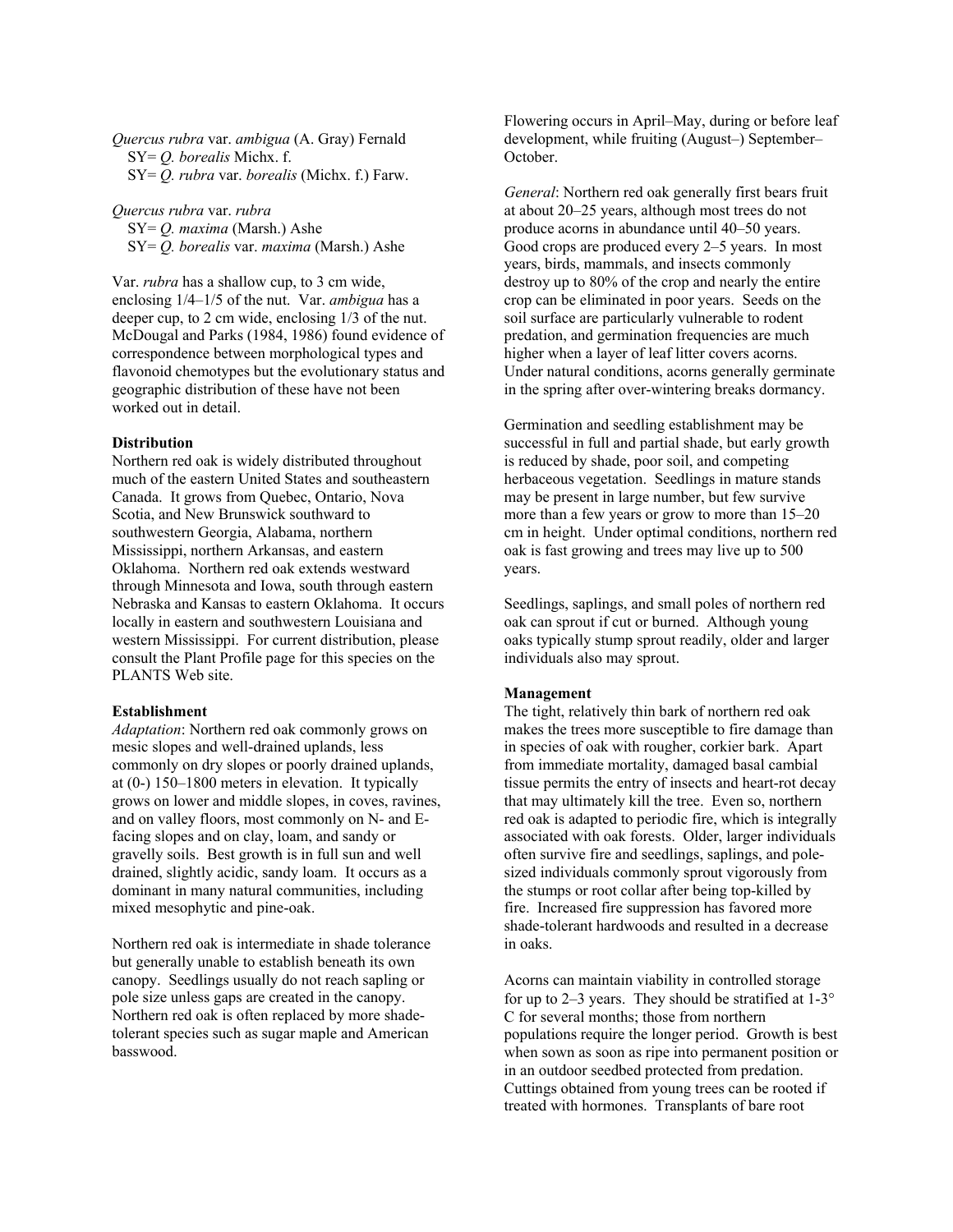stock are best done in spring. Because of its usefulness and popularity, northern red oak is commonly available in ball-and-burlap and in containers.

The gypsy moth and numerous other insects can attack northern red oak, occasionally causing serious damage. Numerous caterpillars enjoy oak foliage, but feeding damage is usually not severe. Oak decline is a serious disease of northern red oak and has affected the species throughout much of the central Appalachian region.

#### *Oak wilt*

Northern red oak is susceptible to oak wilt, a fungal disease that invades the water-conducting vessels and plugs them. As water movement is slowed, the leaves wilt and rapidly drop off the tree. The disease begins with a crinkling and paling of the leaves, followed by wilting and browning from the margins inward. Necrosis may be strongest along the veins or between them. The symptoms move down branches toward the center of the tree and the tree may die within 1–3 months, although some diseased trees may survive up to a year. The disease may be spread by insects (primarily beetles) or pruning tools, but most of the tree loss in oak wilt centers results from transmission through root spread between adjoining trees. A trench (dug and then immediately filled) between neighboring trees severs the roots and prevents fungus spread. Dead and infected trees must be destroyed – once a tree has become infected, there is little chance to save it. The wood may be used for firewood provided it is debarked or covered and sealed during the spring and summer (Johnson and Appel 2000; Roberts 2000; Wisconsin Dept. of Natural Resources 2000; City of Austin 2000).

This disease most seriously infects species of the red oak group (including black and live oaks). Overcup oak, bur oak, white oak, and other members of the white oak group are not as susceptible and can be planted in oak wilt centers. Oak wilt has reached epidemic proportions in Texas and in the mid-West from Iowa and Minnesota through Michigan and Wisconsin into Ohio, West Virginia, and Pennsylvania.

## **Cultivars, Improved and Selected Materials (and area of origin)**

Please check the Vendor Database, expected to be on-line through the PLANTS Web site in 2001 by clicking on Plant Materials. These plant materials are somewhat available from commercial sources.

#### **References**

Auburn University 1999. *Trees of Alabama and the southeast web site*. 001207. School of Forestry and Wildlife Science, Auburn, Alabama. <http://www.forestry.auburn.edu/samuelson/dendrolo  $gy \ge$ 

City of Austin 2000. *The oak wilt suppression program*. Austin Parks and Recreation, Austin, Texas. <http://www.ci.austin.tx.us/oakwilt/> Accessed September 2000.

Johnson, J. & D. Appel 2000. *Eight step program to oak wilt management*. Department of Plant Pathology & Microbiology, Texas A&M University, College Station, Texas. <http://cygnus.tamu.edu/Texlab/oakwilt.html> Accessed September 2000.

McDougal, K.M. & C.R. Parks 1986. *Environmental and genetic components of flavonoid variation in red oak, Quercus rubra*. Biochem. Syst. Ecol. 14:291– 298.

McDougal, K.M. & C.R. Parks 1984. *Elevational variation in foliar flavonoids of Quercus rubra L. (Fagaceae)*. Amer. J. Bot. 71:301–308.

Nixon, K.C. and others 1993. *Quercus*. Pp. 445-506, IN: *Flora of North America, North of Mexico. Vol. 3*. Oxford Univ. Press, New York. <http://hua.huh.harvard.edu/cgibin/Flora/flora.pl?FLORA\_ID=12395> Accessed September 2000.

Roberts, D.L. 2000. *Oak wilt: A threat to red oaks*. Michigan State University Extension Website. <http://www.msue.msu.edu/reg\_se/oakwilt/> Accessed September 2000.

Sander, I.L. 1990. *Quercus rubra L. Overcup Oak*. Pp. 727-733, IN: R.M. Burns and B.H. Honkala. *Silvics of North America. Volume 2. Hardwoods*. USDA Forest Service Agric. Handbook 654, Washington, D.C. <http://willow.ncfes.umn.edu/silvics\_manual/Volume

\_2/quercus/rubra.htm> Accessed September 2000.

Tirmenstein, D.A. 1991. *Quercus rubra*. IN: W.C. Fischer (compiler). *The fire effects information system [database].* USDA Forest Service, Intermountain Research Station, Intermountain Fire Sciences Laboratory. Missoula, Montana. <http://www.fs.fed.us/database/feis/plants/tree/queru b/> Accessed September 2000.